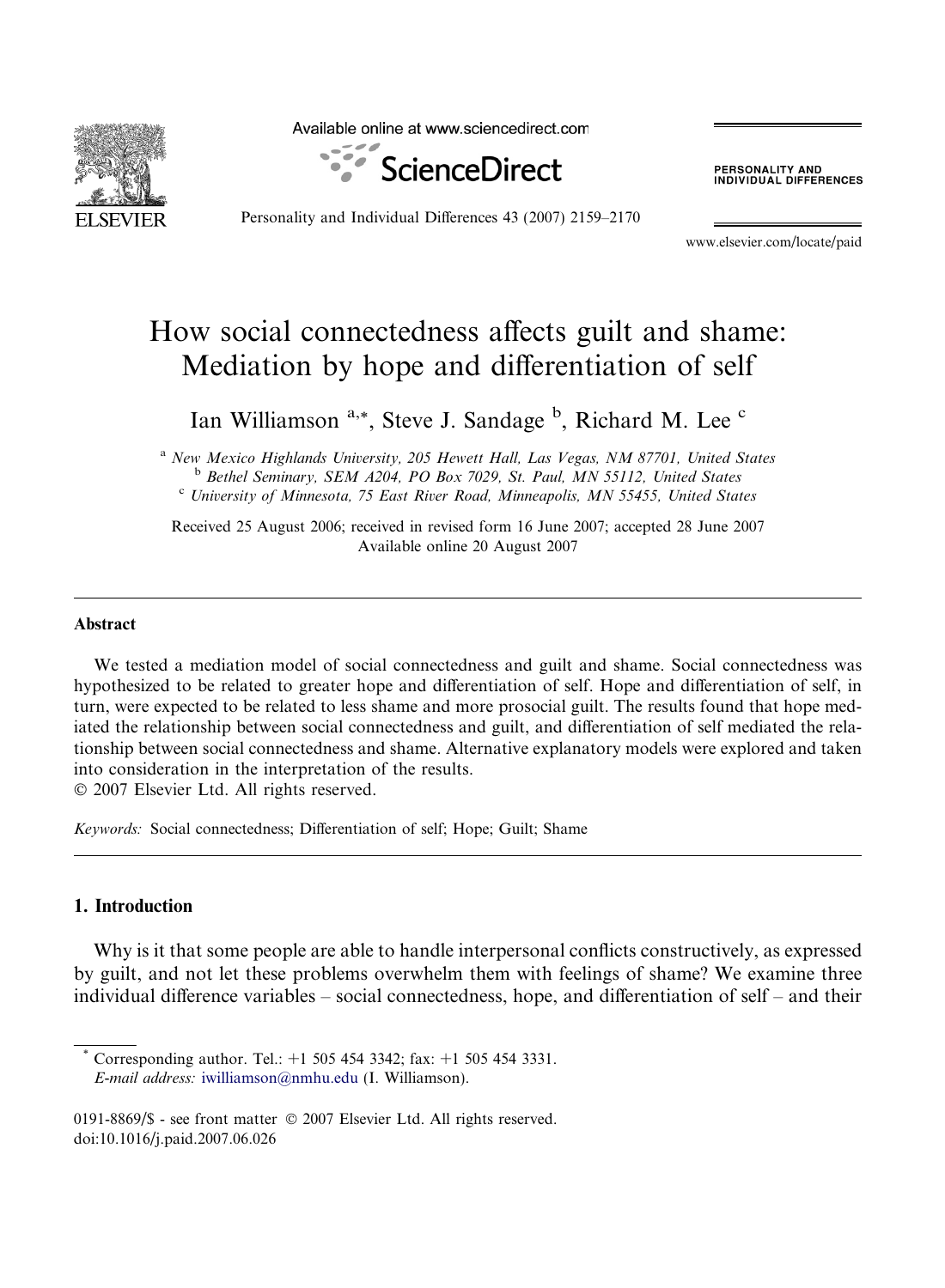relationships with adaptive feelings of guilt and maladaptive feelings of shame. Using [Kohut's](#page--1-0) [\(1977, 1984\)](#page--1-0) theory of self psychology as a guiding framework, we draw upon theory and research in each area [\(Lee & Robbins, 1995, 1998; Skowron & Friedlander, 1998; Snyder et al., 1991\)](#page--1-0) to suggest that social connectedness and feelings of guilt and shame are mediated by self-differentiation and hope. Specifically, people with a secure sense of connectedness in their lives are able to manage interpersonal conflict because they have a more differentiated sense of self and a greater sense of hope in life.

### 2. Social connectedness, hope, and differentiation of self

[Kohut \(1984\)](#page--1-0) described the need for belonging, and its internalized representation of social connectedness, as a core interpersonal aspect of the self. Building upon this definition, [Lee and Rob](#page--1-0)[bins \(1995, 1998\)](#page--1-0) defined social connectedness as an individual's sense of ''enduring interpersonal closeness with the social world in toto'' [\(Lee, Draper, & Lee, 2001](#page--1-0)). When developmental needs for belongingness are successfully negotiated in childhood and adolescence a person is likely to form an internalized sense of self as worthy and capable of forming and maintaining social connection [\(Kohut, 1984](#page--1-0)). Conversely, individuals whose developmental needs for belongingness are frustrated experience narcissistic wounds to the self that impede the formation of an internalized sense of social connectedness in adulthood. These socially disconnected people are prone to feel shameful, socially anxious and alienated from others. Unfortunately, socially disconnected people have difficulty resolving these problems because the conflicts overwhelm them emotionally and they feel powerless to resolve the interpersonal rifts in their lives. Empirical studies of social connectedness have found negative correlations with anxiety, interpersonal problems, loneliness, and psychological distress and positive correlations with self-esteem and social support [\(Lee et al., 2001; Lee &](#page--1-0) [Robbins, 1998\)](#page--1-0).

[Kohut \(1984\)](#page--1-0) further stated that a sense of connectedness serves as the foundation for goal directed behavior. Highly socially connected people have a secure internalized base that allows them to believe they can achieve life goals. Theoretically then, social connectedness should facilitate hope, which is comprised of two main components: (a) *agency* thinking or the belief that one can reach desired goals, and (b) *pathways* thinking or the perceived capacity to generate workable routes to those goals ([Snyder, Michael, & Cheavens, 1999](#page--1-0)). Snyder and colleagues theorized that social connectedness and hope should be positively related throughout human development ([Sny](#page--1-0)[der, Cheavens, & Sympson, 1997\)](#page--1-0). However, this hypothesis has received limited empirical testing. [Bolland, Lian, and Formicella \(2005\)](#page--1-0) found in a community sample that various types of social disruption and disconnectedness lead to increased hopelessness and despair. Narcissism was *not* correlated with hope in an unpublished study of college students [\(Snyder & Cheavens, 1997, as](#page--1-0) [reported in; Snyder et al., 1997](#page--1-0)), yet these findings do not address the theorized positive relationship between social connectedness and hope.

[Kohut \(1977, 1984\)](#page--1-0) also suggested that people high in social connectedness exhibit a greater capacity for relational independence, and described the socially connected self as ''an independent center of initiative'' ([Kohut, 1977, p. 94](#page--1-0)). In other words, connected selves have the self-cohesion necessary for differentiation ([Banai, Mikulincer, & Shaver, 2005](#page--1-0)). Differentiation of self is described by [Bowen \(1978\)](#page--1-0) as a trait of mature relational selfhood. Individuals high in